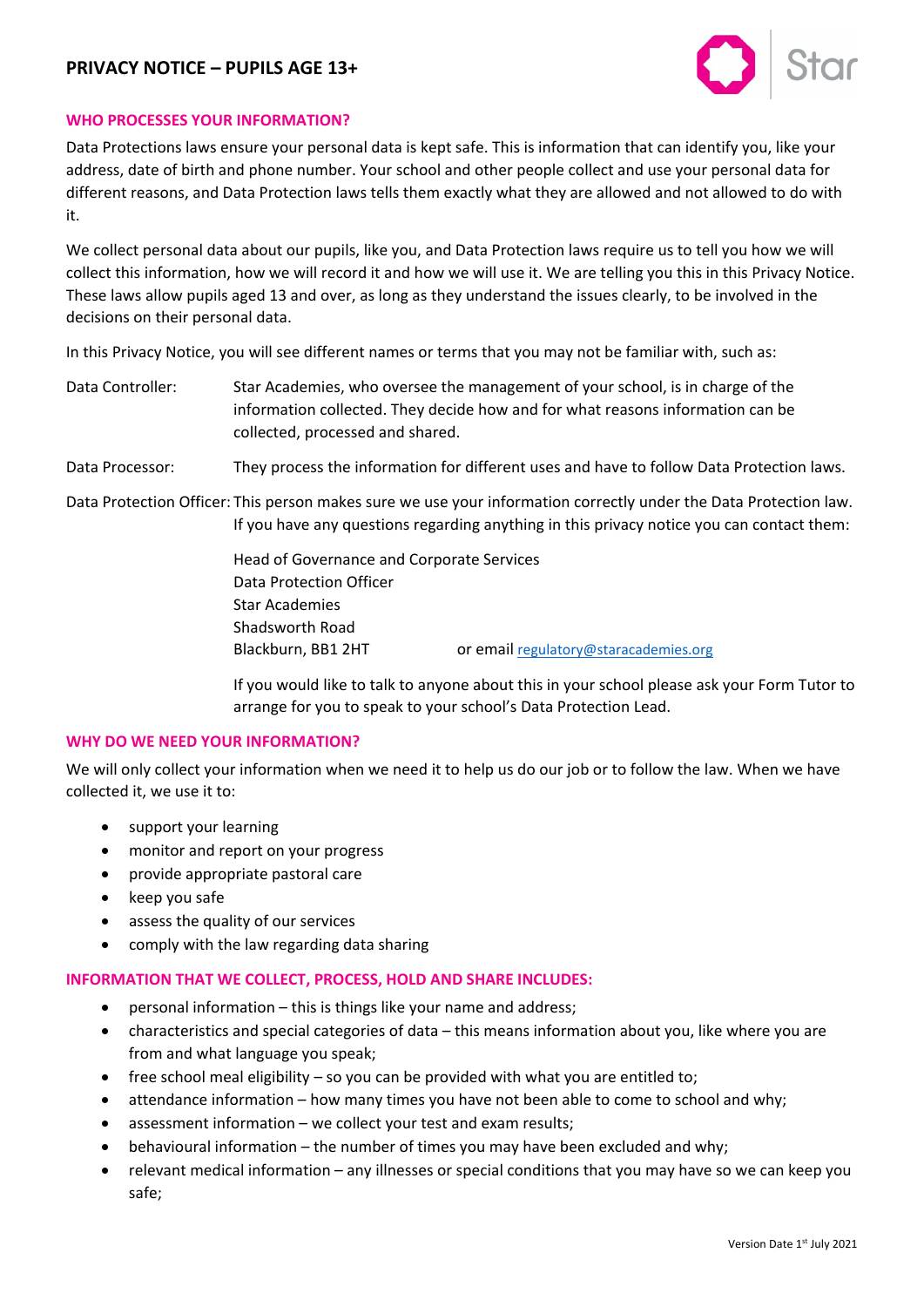# **PRIVACY NOTICE – PUPILS AGE 13+**



- information on Special Educational Needs and Disability (SEND) information that helps us to teach you;
- CCTV images for safety and security on school premises;
- Photographs and video recordings to place on display boards or our website; before we take any we will ask you or your parents for permission.

### **THE LEGAL DETAIL**

Under Data Protection laws (UK GDPR Articles 6 and Article 9) we are allowed to process your personal data as long as we follow the rules on how to do it. Star Academies has a *Record of Processing* that details the law and the rules that are being followed to enable your personal information to be processed.

We process your information in order to deliver education to you. A lot of the information we hold about you is mandatory, which means by law we have to do it, otherwise it would be impossible for us to do our job.

#### **COLLECTING YOUR INFORMATION**

If it is mandatory then you have no option but for us to have this information, and some of your information we may have to get from other places if we are required to do so. Some special category information (for example racial or ethnic origin and religion) we will not use unless you are specifically aware of it.

When we ask you for information that you do not have to give us, we will ask you for permission and let you know why we want it and what we will do with it. You then have the choice whether you wish to provide your permission.

#### **BIOMETRIC INFORMATION**

Some of our schools that use cashless catering collect biometric information, which allows people to be recognised based on the shape of their body (e.g. fingerprints). Biometric information may also be used at some schools for accessing and using library services and signing in and out of the school. If you are under the age of 18, we will only use biometric information with the permission of your parents, however, if you do not feel comfortable using the biometric system, please let a member of staff know. If you no longer want to use the biometric system the school will provide an alternative and delete your information from the system.

## **HOW LONG WILL WE KEEP YOUR INFORMATION**

We will not keep your personal data forever, only for as long as we need it to help us do the thing that we needed it for. We have a policy that tells us how long to keep it and when and how we need to destroy it.

#### **SHARING YOUR INFORMATION**

We do not share your information with anyone without permission unless the law says we can or should. We share information with the following:

- The Local Council
- Department for Education (DfE)
- Education Skills Funding Agency
- Standards and Testing Agency
- Ofsted
- NHS (e.g. vaccinations and school nursing service)
- Police
- Social Services
- Educational Psychology Department
- Children & Adolescent Mental Health Services (CAMHS)
- Children and Family Court Advisory Service (CAFCAS)
- Careers Advisory Service providers
- Peripatetic services
- Alternative education providers
- Other schools/academies (during pupil transfer)
- Sixth form colleges and other post-16 providers
- Examination Boards
- Library records systems
- Print Management Software providers
- Management Information Systems (e.g. Capita SIMS, SISRA, Safeguarding and accident reporting systems)
- Text and Email communication systems (e.g.Teachers2Parents, InTouch)